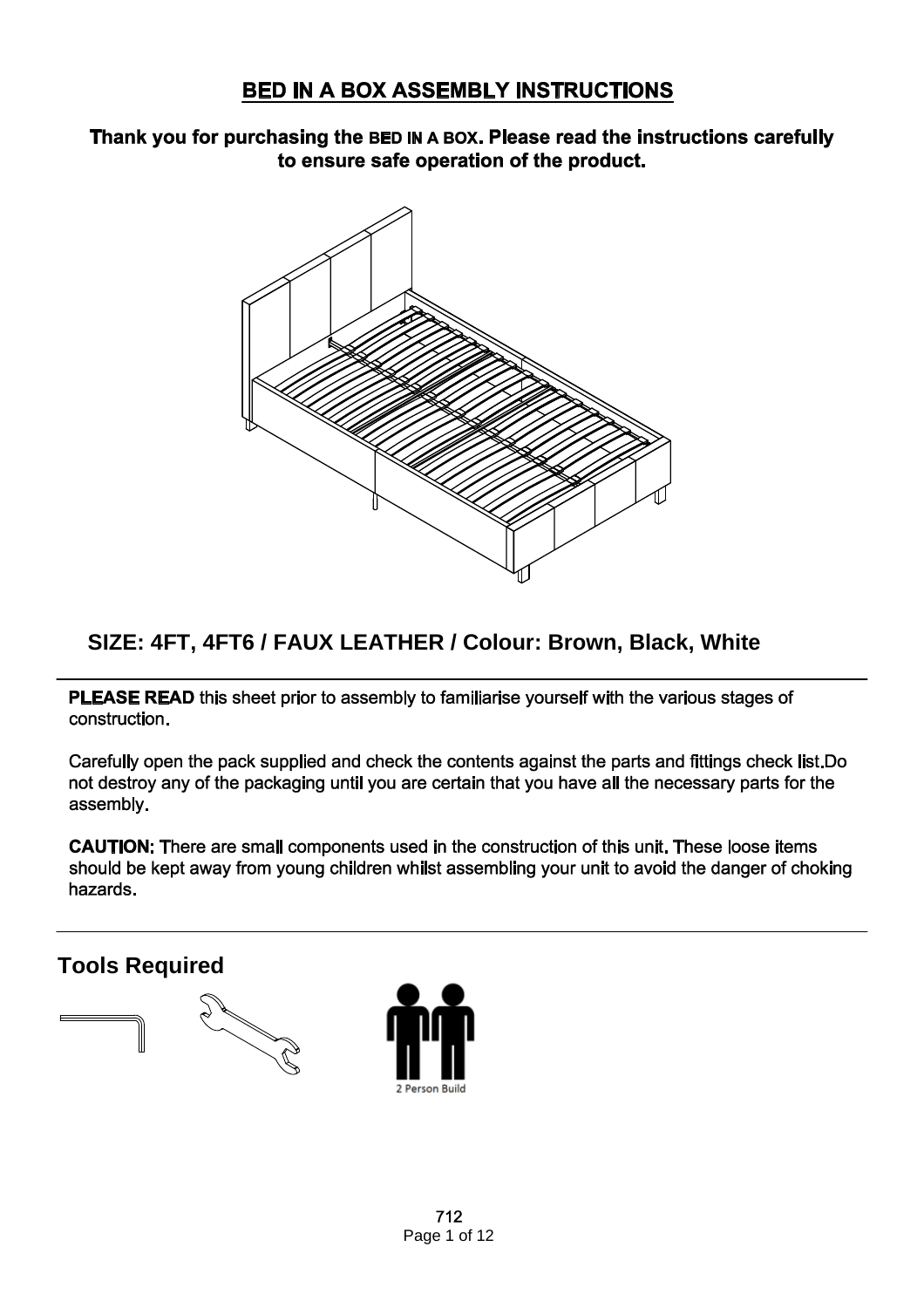### **IMPORTANT - READ CAREFULLY - RETAIN THESE INSTRUCTIONS FOR FUTURE REFERENCE.**

#### **INFORMATION**

- This product is intended for a maximum person's weight of 100kg per side. Do not exceed this weight.
- Due to the size of this product we recommend that it is assembled in the room intended for  $\overline{a}$ use.
- When you are ready to start, make sure that you have the right tools, plenty of space and a clean, dry area for assembly.
- Unwrap all packaging materials and place the components on top of the carton box or on a clean floor to prevent it from scratching.
- Check the pack and make sure you have all the parts listed.
- Ensure that this product is fully assembled and secured as illustrated before use. l,
- Check all screws or bolts are tightened and inspect regularly.
- This product should only be used on firm, level ground. l,
- Please dismantle for transportation.
- Tools are included.

#### **WARNINGS**

- Keep small parts out of reach of children.
- Make sure the legs remain in contact with the ground. j.
- Do not use power tools to construct this product.
- Do not tighten screws until fully assembled.  $\overline{a}$
- Do not over tighten screws or bolts.
- Do not use this product if parts are missing, damaged or worn. J.
- Do not stand on the product. t.

#### **CARE INFORMATION**

- Never use scourers, abrasives or chemical cleaners.
- To clean wipe with a sponge and warm soapy water. Do not use solvent based cleaners or detergents as they can bleach or damage the product.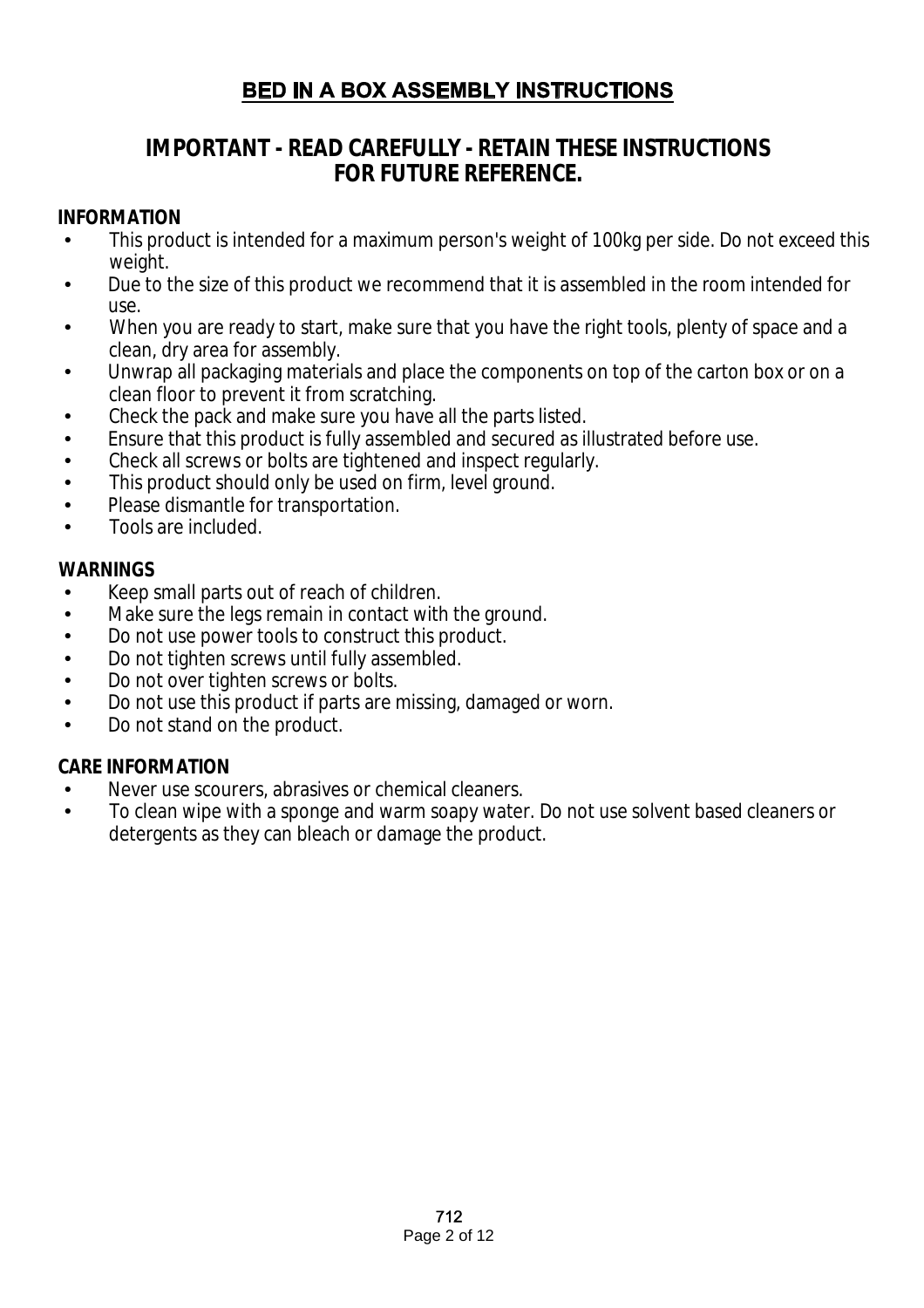### **Parts and Fittings Checklist**

Please check the pack contents before assembling this product. If any components are missing, please contact your retailer.

The fittings pack contains small items that should be kept away from small children.



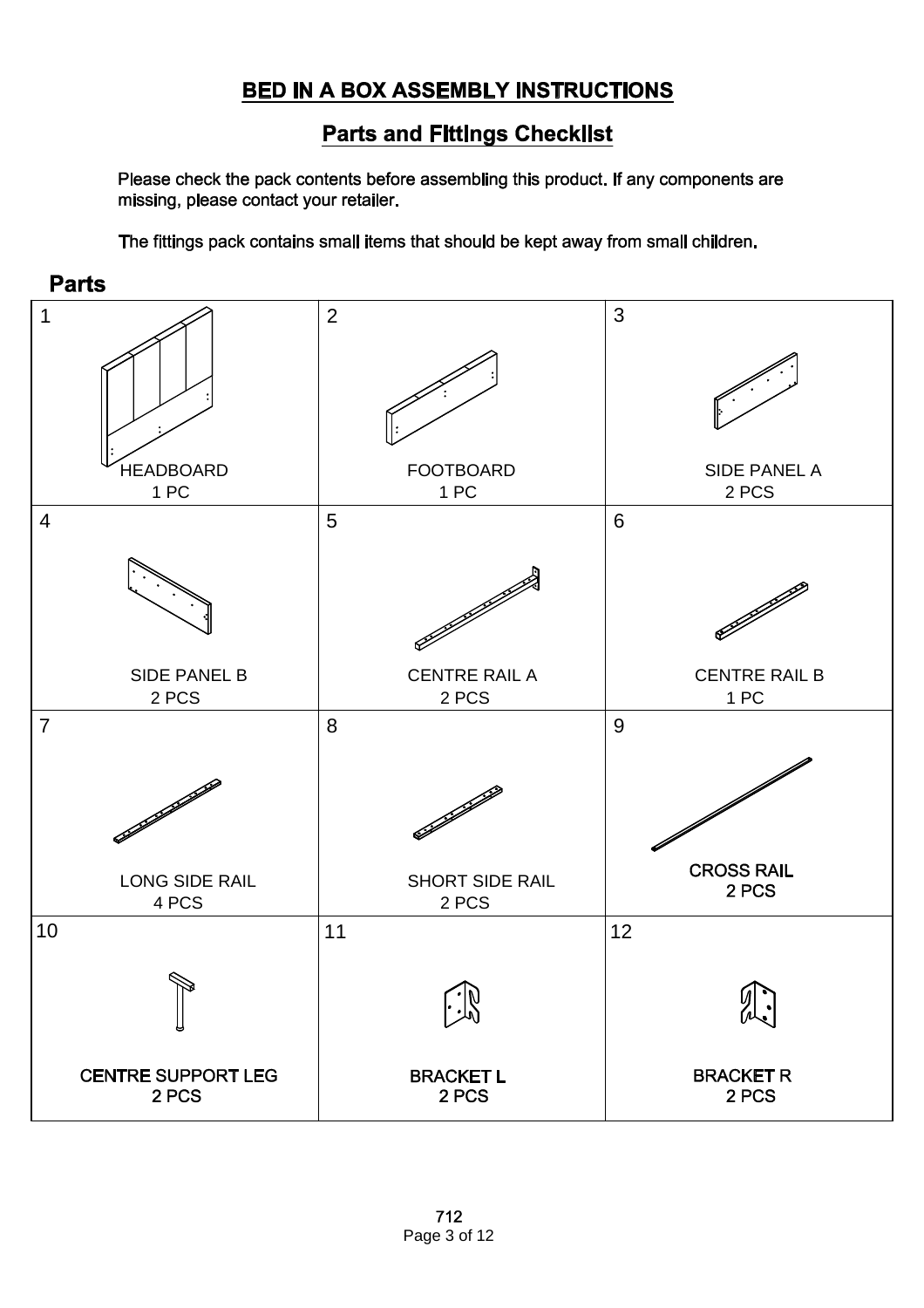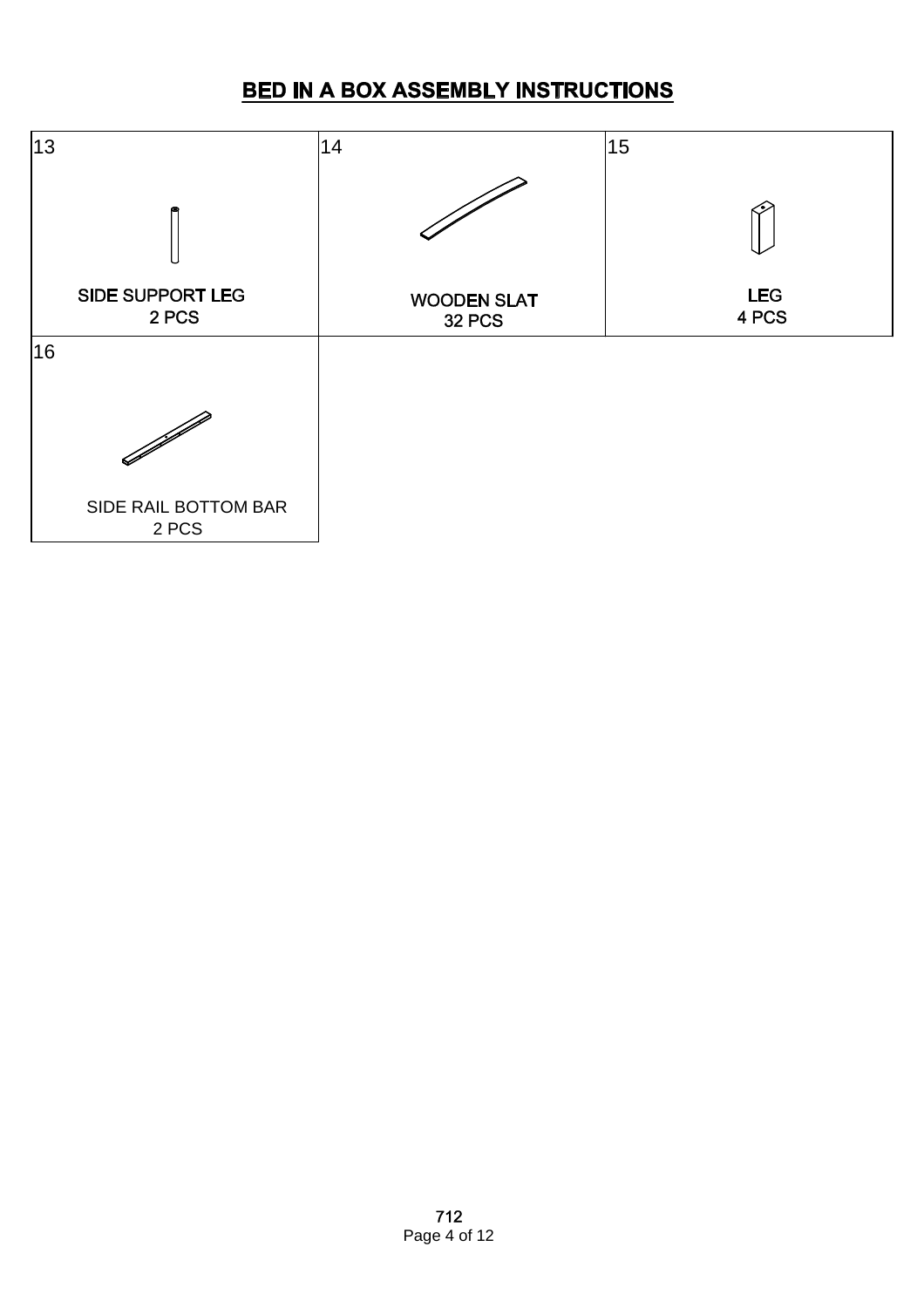# **Fittings**

| Codel        | Item                      |                                         | Quantity      |
|--------------|---------------------------|-----------------------------------------|---------------|
| A            | <b>PLASTIC END CAP</b>    |                                         | <b>32 PCS</b> |
| B            | <b>PLASTIC CENTRE CAP</b> |                                         | <b>16 PCS</b> |
| $\mathsf{C}$ | M6 X 20MM BOLT            |                                         | <b>28 PCS</b> |
| D            | M6 X 30MM BOLT            | (e)                                     | 2 PCS         |
| E            | M6 X 45MM BOLT            | $(\theta)$                              | <b>34 PCS</b> |
| F            | M6 NUT                    | ◎                                       | 6 PCS         |
| G            | M8 X 47MM BOLT            | <i><b><i>III</i> ANNAIONNIMAIGE</b></i> | 4 PCS         |
| Н            | <b>4MM ALLEN KEY</b>      |                                         | 1 PC          |
|              | <b>SPANNER</b>            |                                         | 1 PC          |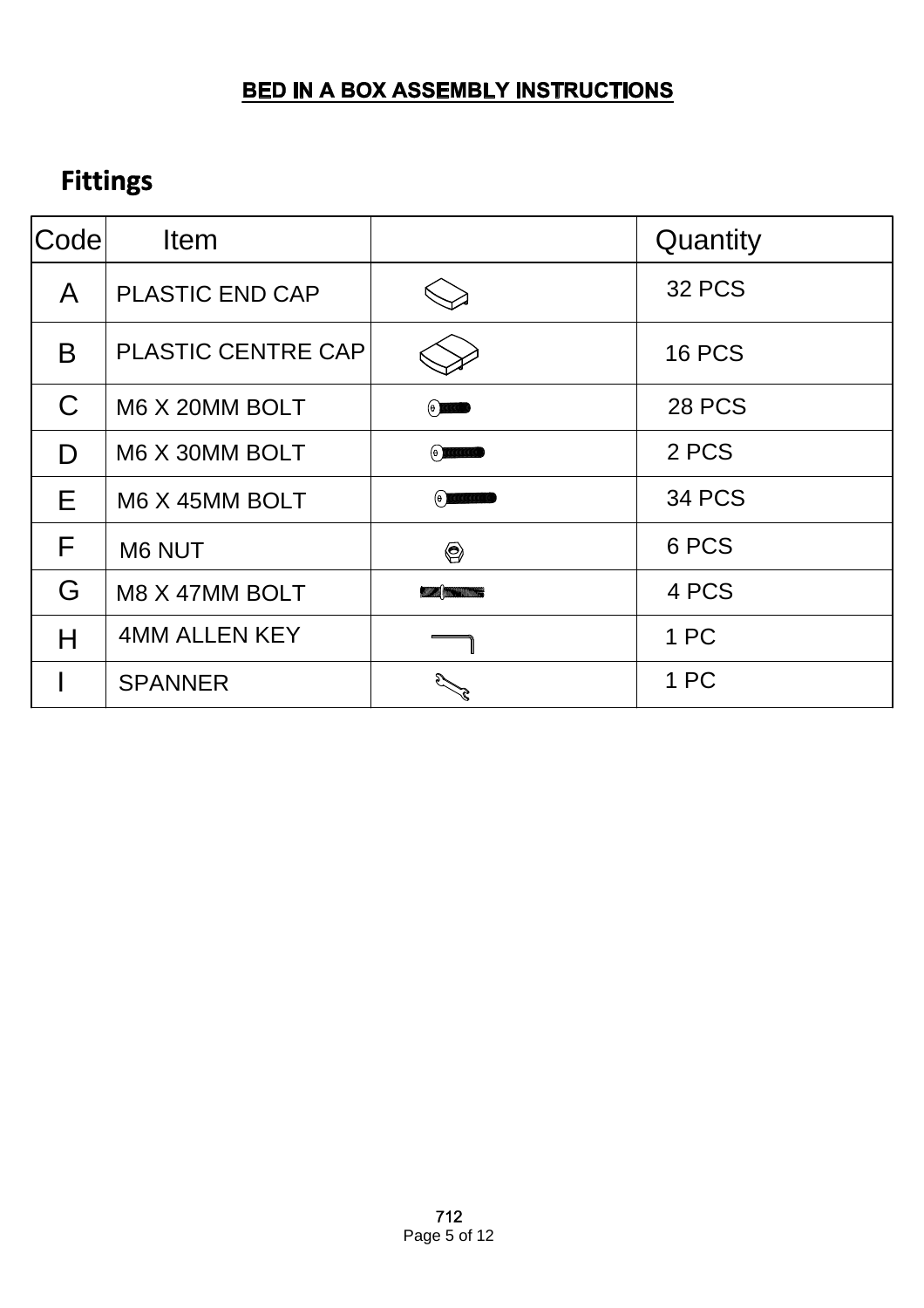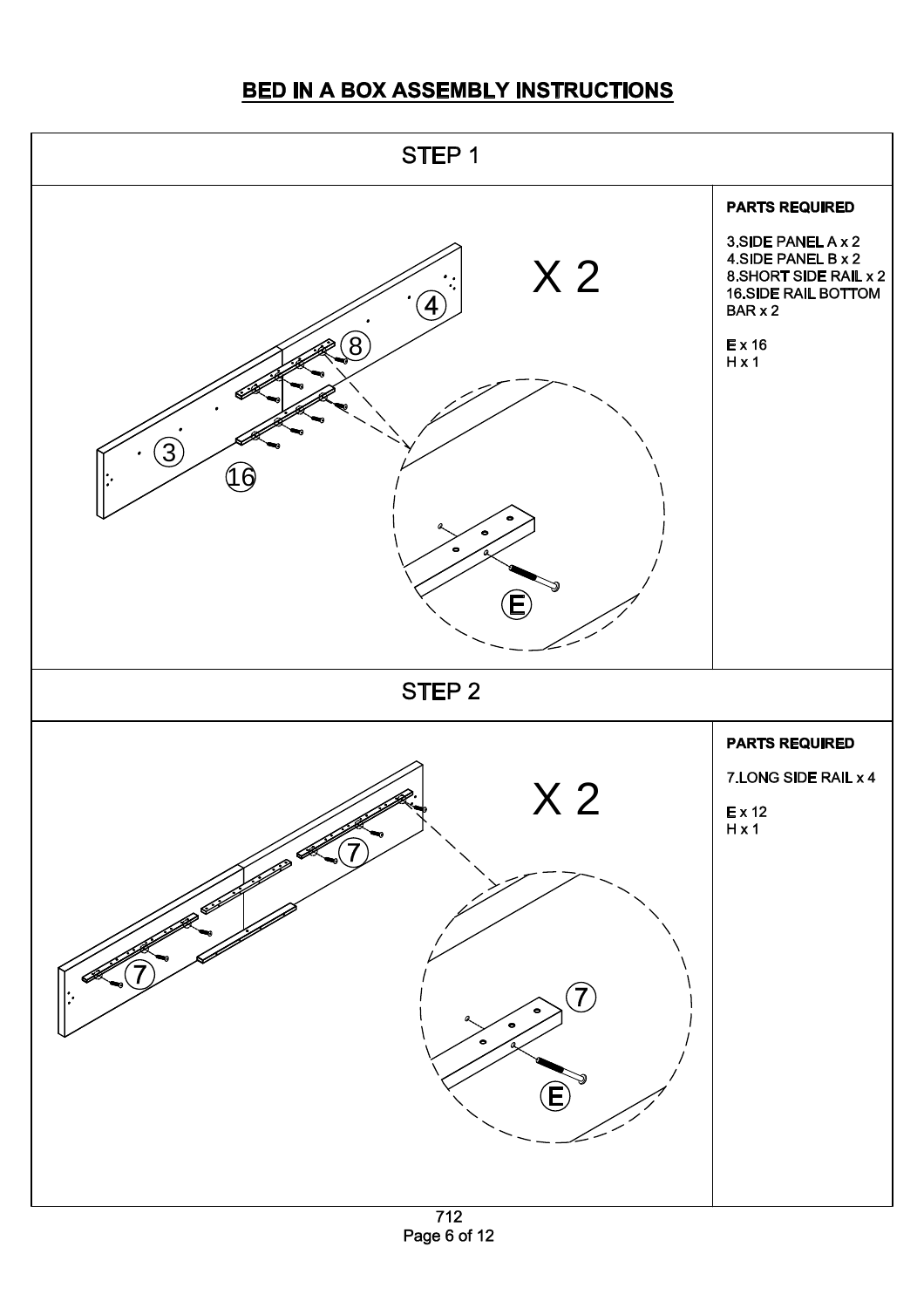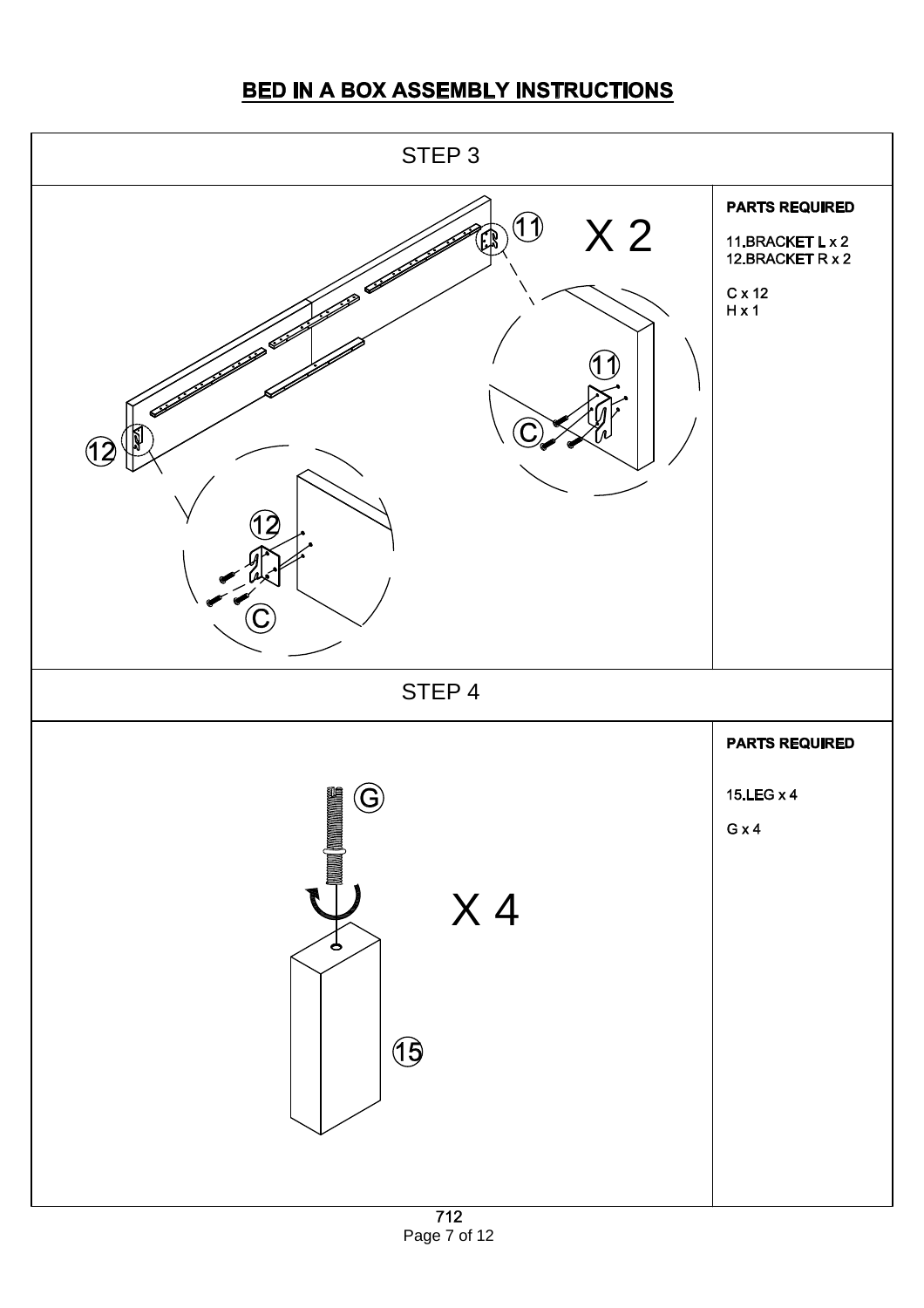

Page 8 of 12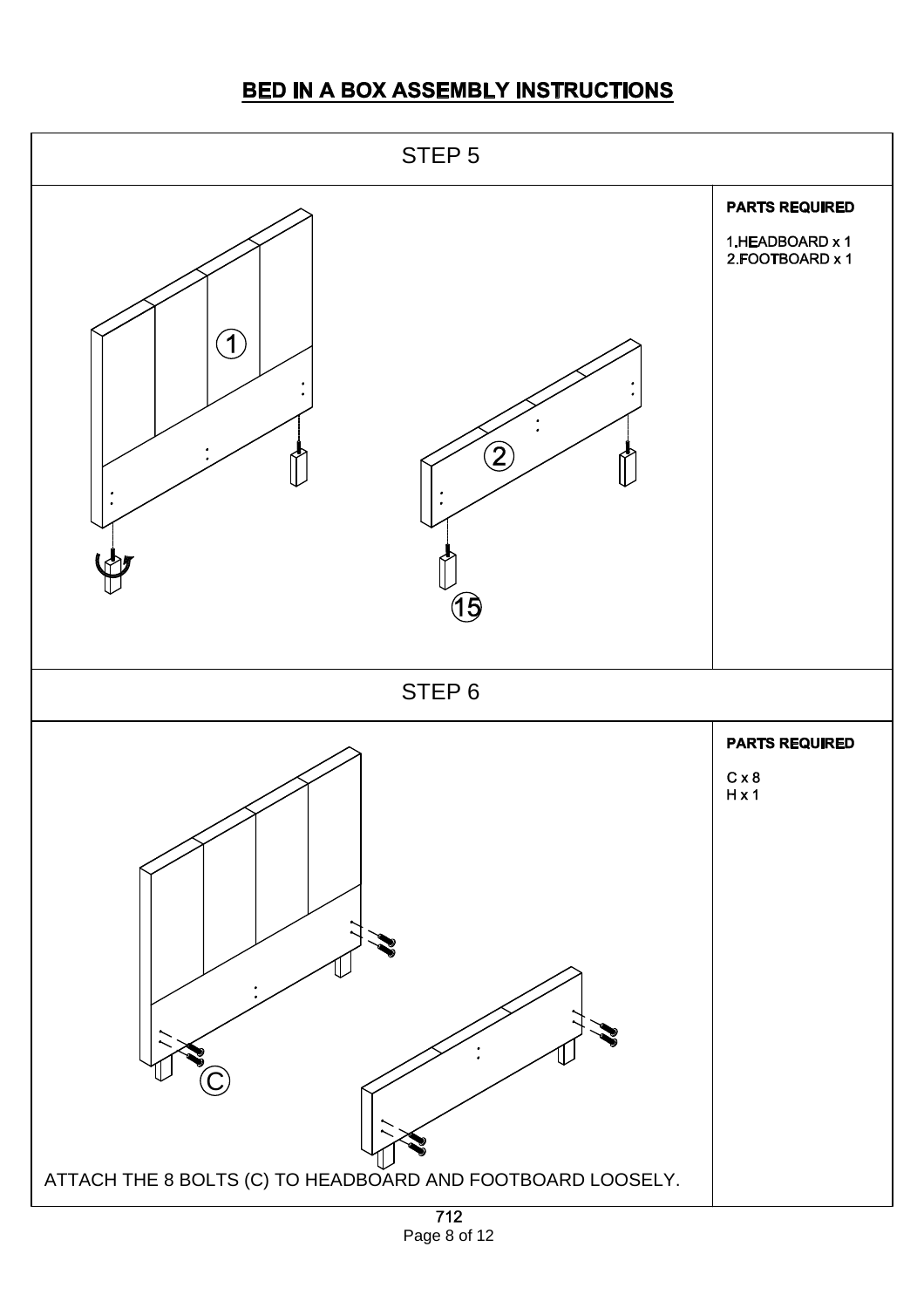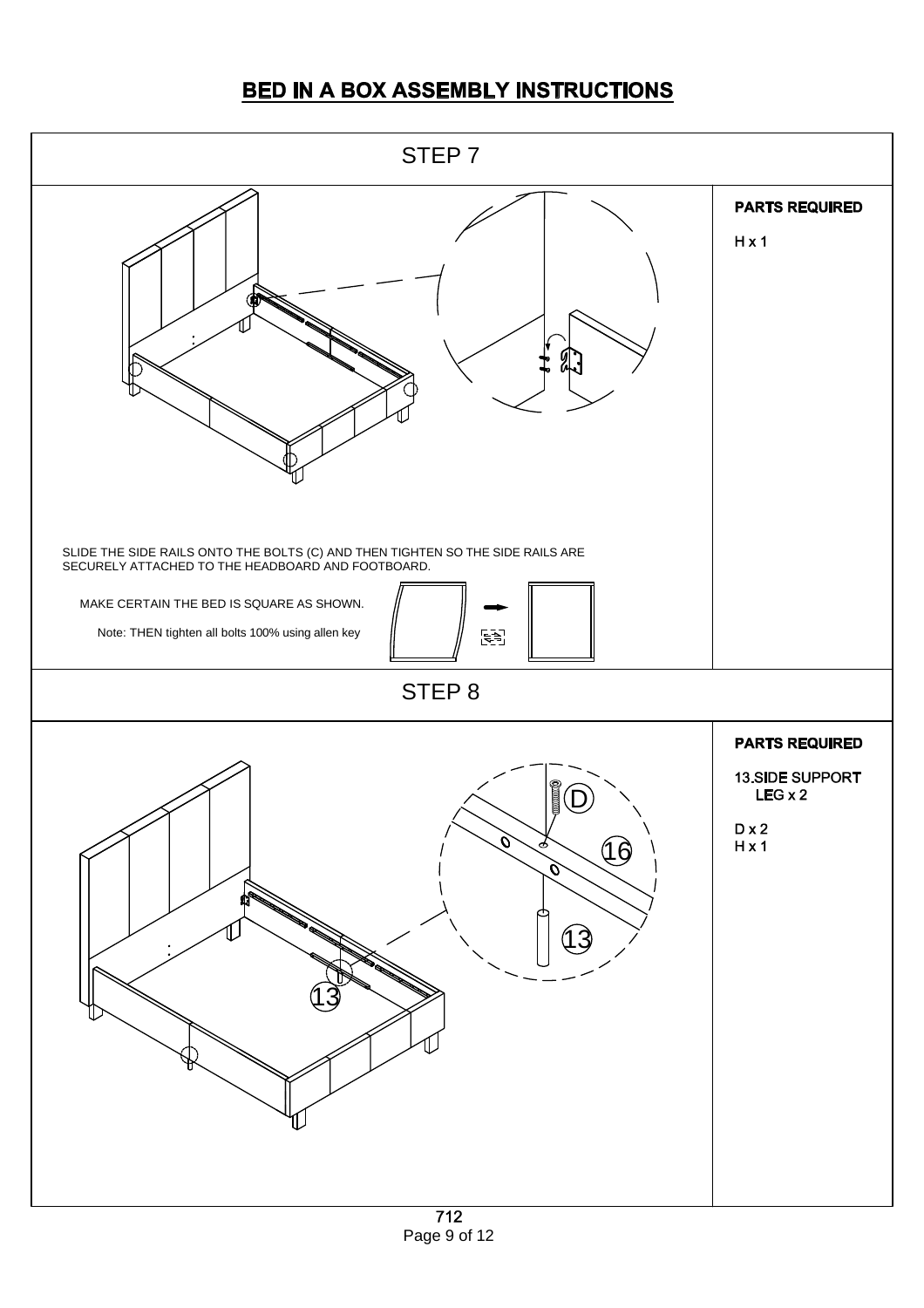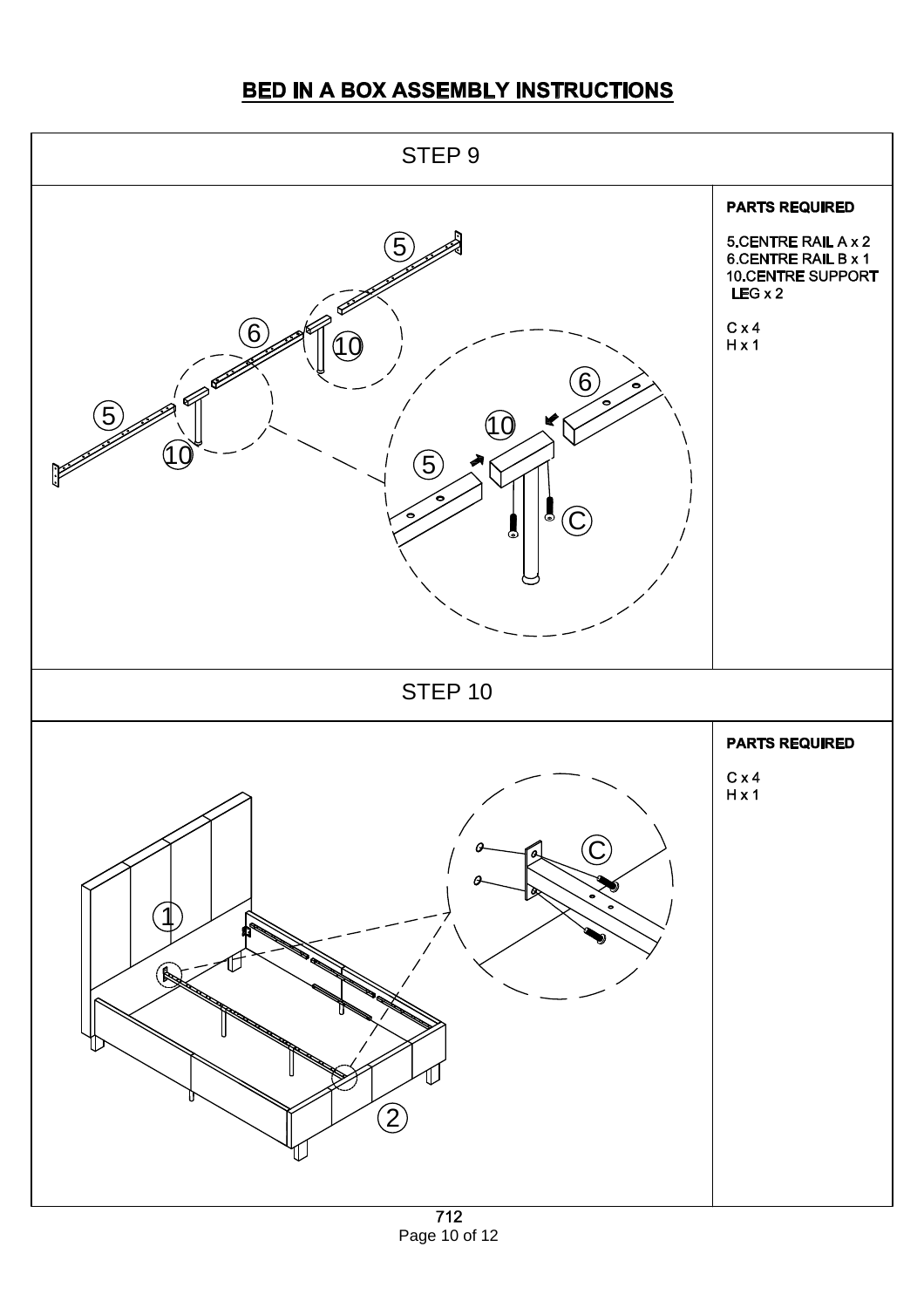